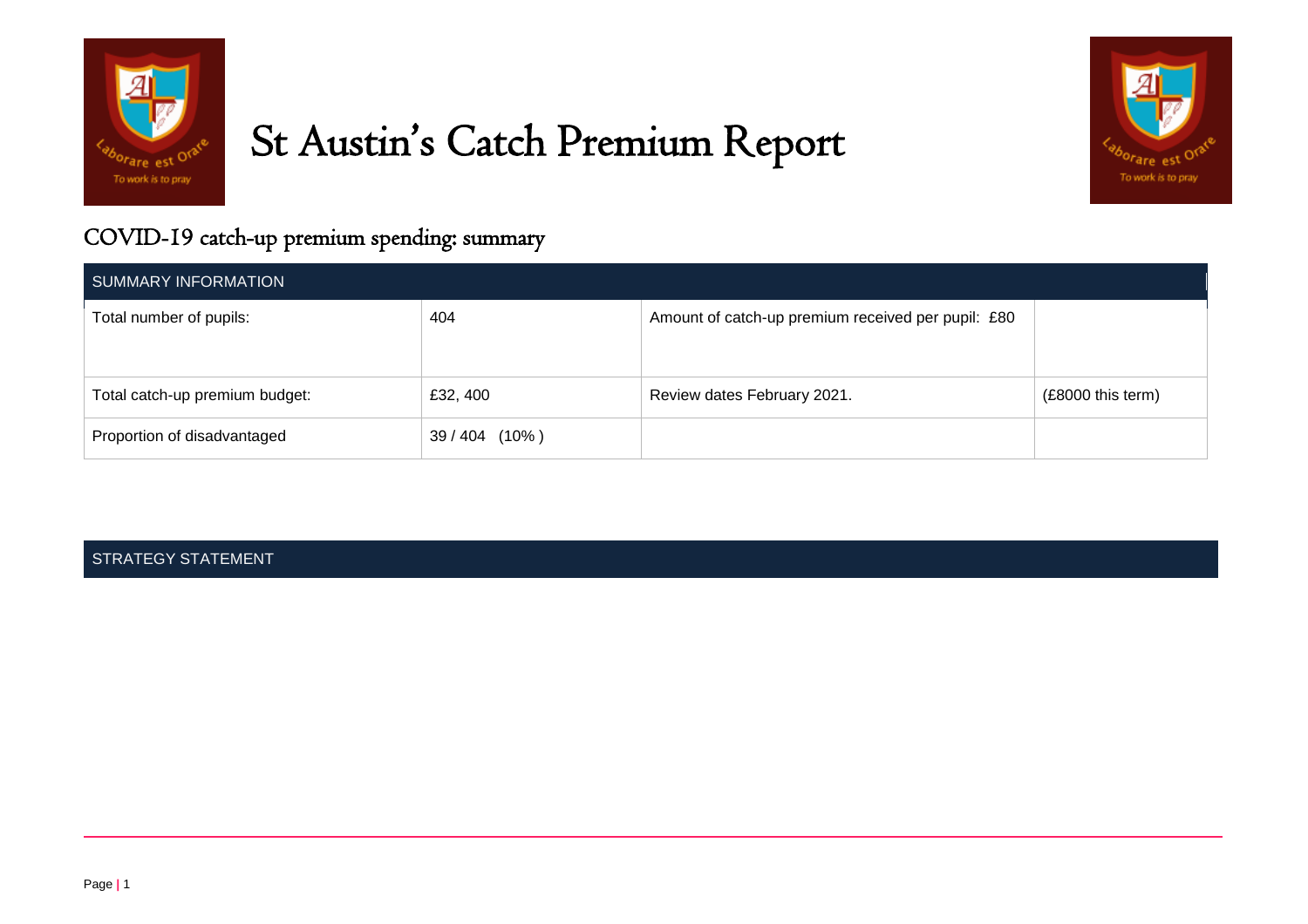### STRATEGY STATEMENT

- Our percentage of disadvantaged children across the school is 10 % which is relatively low compared to local figures- 39 children in total, 11in KS1 and 28 in KS2.
- The engagement in home learning during the lockdown varied across the school and also within year groups or classes.
- Attendance this term has been 97%+ on average. (Reception and Year 2 have had a 2 week isolation)
- In September we had a 2 week block focusing on mental health and emotional wellbeing following substantial time away from school, routines and friends.
- ❖ Learning missed, lost or misunderstood.

Having allowed the children time to settle back into school we completed both formal and summative baseline assessments to inform us where the gaps are in the children's knowledge and understanding. These informed class action plans to identify children or groups of children then shared with SLT and the SENCO to complete a provision map and plan interventions and support required across the school.

Following data analysis and book monitoring, we have found that maths seems to be an area that requires focus and support.

#### Catch up priorities

- Sustained professional development School Development Plan
- Maths interventions for children (see maths action plan)
- The catch up premium will be targeted to provide necessary CPD for teachers and LSOs.
- Reading resources to support lost learning ( See English Action Plan )
- Social, emotional and behavior ( See SENCO Action Plan
- Support for PSHE, SEMH (Seedlings, Camhs )

Attendance – preparing for remote teaching and learning in the event of bubble closures.

- **Becoming1stClass@Number -** for children in Year 1 who have not yet achieved the Early Learning Goal for Number.
- **1stClass@Number 1 -** for children in Year 2 who need further support with the Year 1 mathematics curriculum.
- **1stClass@Number 2 -** for children in Years 3 and 4 who need further support with the Year 2 mathematics curriculum.
- **Success@Arithmetic:Number Sense** for pupils in Year 3-5 who need support to understand the number system and develop fluency with number facts.

These will provide targeted intervention at all levels across the school.

Some children have had limited access to reading material through the lockdown and this has impacted fluency thus comprehension.

Page **|** 2 Following parental evenings there has been increased concern over social and emotional support for our children. (PSHE impact)

Include a brief overview of your catch-up premium strategy. For example: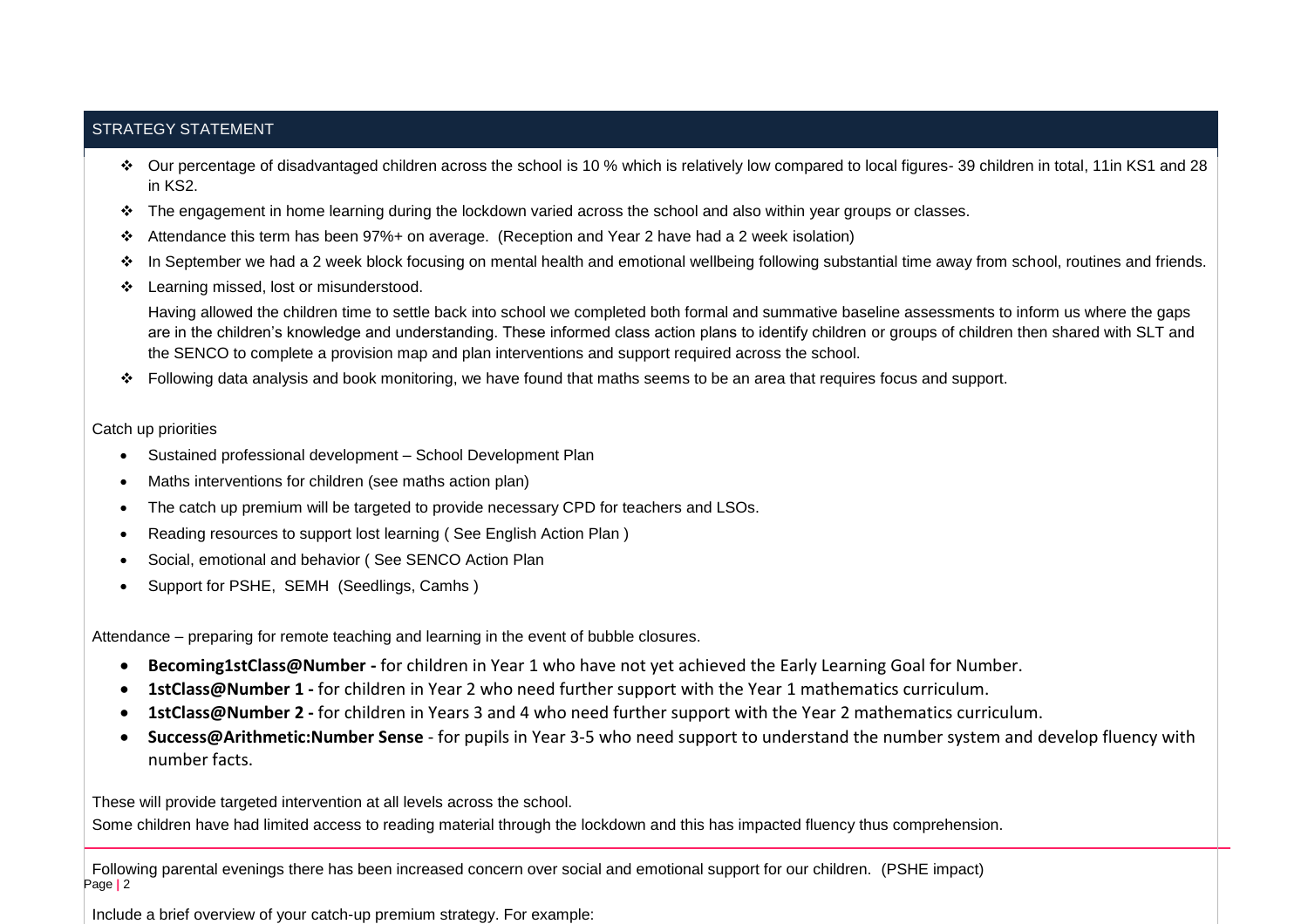# **Barriers to learning**

| BARRIERS TO FUTURE ATTAINMENT                                                        |                                                                                                                                                                                 |                                                                                                                                                                                                          |  |  |
|--------------------------------------------------------------------------------------|---------------------------------------------------------------------------------------------------------------------------------------------------------------------------------|----------------------------------------------------------------------------------------------------------------------------------------------------------------------------------------------------------|--|--|
| Academic barriers: (issues addressed in school such as low levels of literacy/maths) |                                                                                                                                                                                 |                                                                                                                                                                                                          |  |  |
|                                                                                      | <b>Barrier</b>                                                                                                                                                                  | Desired Outcome                                                                                                                                                                                          |  |  |
| A                                                                                    | Social and emotional wellbeing<br>Ability of staff to recognize and support children's social and<br>emotional wellbeing-those who have been adversely affected by<br>Covid-19. | Staff are informed and have greater clarity regarding supporting children with<br>mental health needs. This will be integral to PSHE but also focus when required<br>by individuals, classes or cohorts. |  |  |
| B                                                                                    | Missed lost or forgotten learning. Children will return to school with<br>varied home learning experiences.                                                                     | Pupils make accelerated progress in key areas which are targeted by class<br>teachers and LSOs from their starting point in autumn term 2020'                                                            |  |  |
| C                                                                                    | Limited access to reading materials or basic skills practice for 13<br>school weeks plus summer holidays.                                                                       | Reading skills are much improved and accelerated progress in reading to be<br>demonstrated termly through formal assessments.                                                                            |  |  |
| D                                                                                    | Effective remote curriculum provision and implementation, including<br>children's access to technology.                                                                         | A strong remote offer is in place with staff confident to deliver their curriculum<br>from home in the event of a closure or individuals isolating.                                                      |  |  |

| ADDITIONAL BARRIERS                                                                                                  |         |                 |  |
|----------------------------------------------------------------------------------------------------------------------|---------|-----------------|--|
| External barriers: (issues which require action outside school such as home learning environment and low attendance) |         |                 |  |
|                                                                                                                      | Barrier | Desired Outcome |  |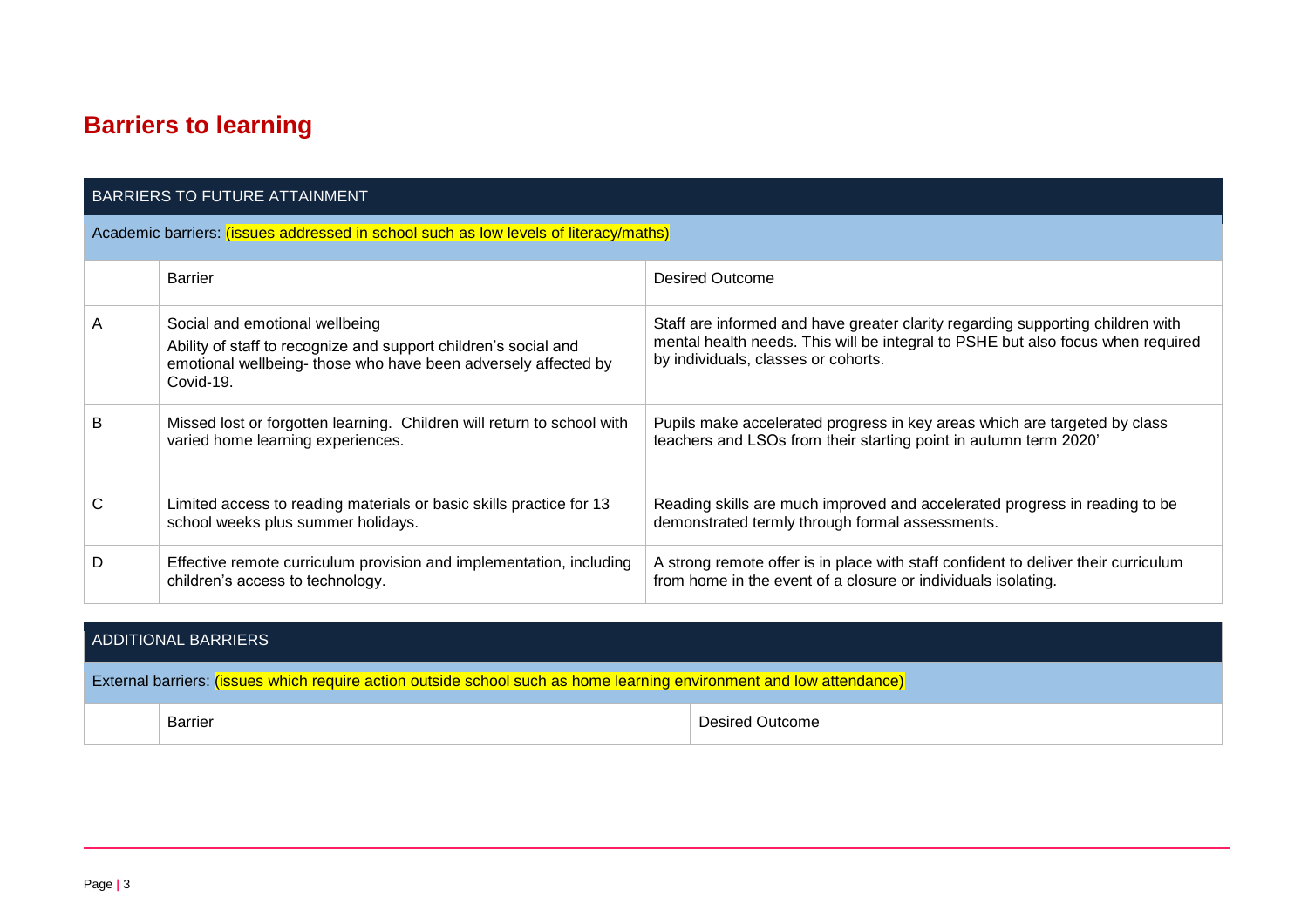|   | Home learning limitations.<br>Previously the school website was used to engage the children. Effective<br>remote curriculum provision and implementation, including children's<br>access to technology | A stronger remote learning policy to be in place in the event of remote<br>teaching being required or individuals self-isolating. Purple Mash (KS1)<br>and Google Classrooms KS2 training will be completed and effectively<br>used/evaluated upon class closures. |
|---|--------------------------------------------------------------------------------------------------------------------------------------------------------------------------------------------------------|--------------------------------------------------------------------------------------------------------------------------------------------------------------------------------------------------------------------------------------------------------------------|
| Е | Access to devices to ensure remote learning – some children do not have<br>access to devices from home to access learning platforms.                                                                   | A number of devices would be available for the children to take home<br>when required to access remote learning materials.                                                                                                                                         |
|   |                                                                                                                                                                                                        |                                                                                                                                                                                                                                                                    |

# **Planned expenditure for current academic year**

| Quality of teaching for all                                                                                                                                                                |                                                                                                                                                         |                                                                                                                                                                                                                                       |                                                                                                                   |            |                                          |
|--------------------------------------------------------------------------------------------------------------------------------------------------------------------------------------------|---------------------------------------------------------------------------------------------------------------------------------------------------------|---------------------------------------------------------------------------------------------------------------------------------------------------------------------------------------------------------------------------------------|-------------------------------------------------------------------------------------------------------------------|------------|------------------------------------------|
| Action                                                                                                                                                                                     | Intended outcome and success<br>criteria                                                                                                                | What's the<br>evidence and<br>rationale for this<br>choice?                                                                                                                                                                           | How will you make<br>sure it's<br>implemented well?                                                               | Staff lead | When will you review<br>this?            |
| On going CPD so teachers develop<br>a broad array of teaching strategies<br>that, combined with subject<br>knowledge and knowledge of their<br>pupils, positively impact upon<br>learning. | All staff able to deliver quality<br>teaching and address the gaps in<br>children's knowledge through<br>reinforcement and challenge in all<br>lessons. | EEF guide stipulates<br>great teaching is the<br>most important lever<br>school have to<br>improve outcomes<br>for children.<br>Continuing support<br>for staff CPD will<br>enable a rich and<br>balanced well<br>planned curriculum. | CPD will be<br>sustained, revisited<br>and developed over<br>the academic year.<br>It is school priority<br>(SDP) | <b>SLT</b> | Following all inset /<br>CPD completion. |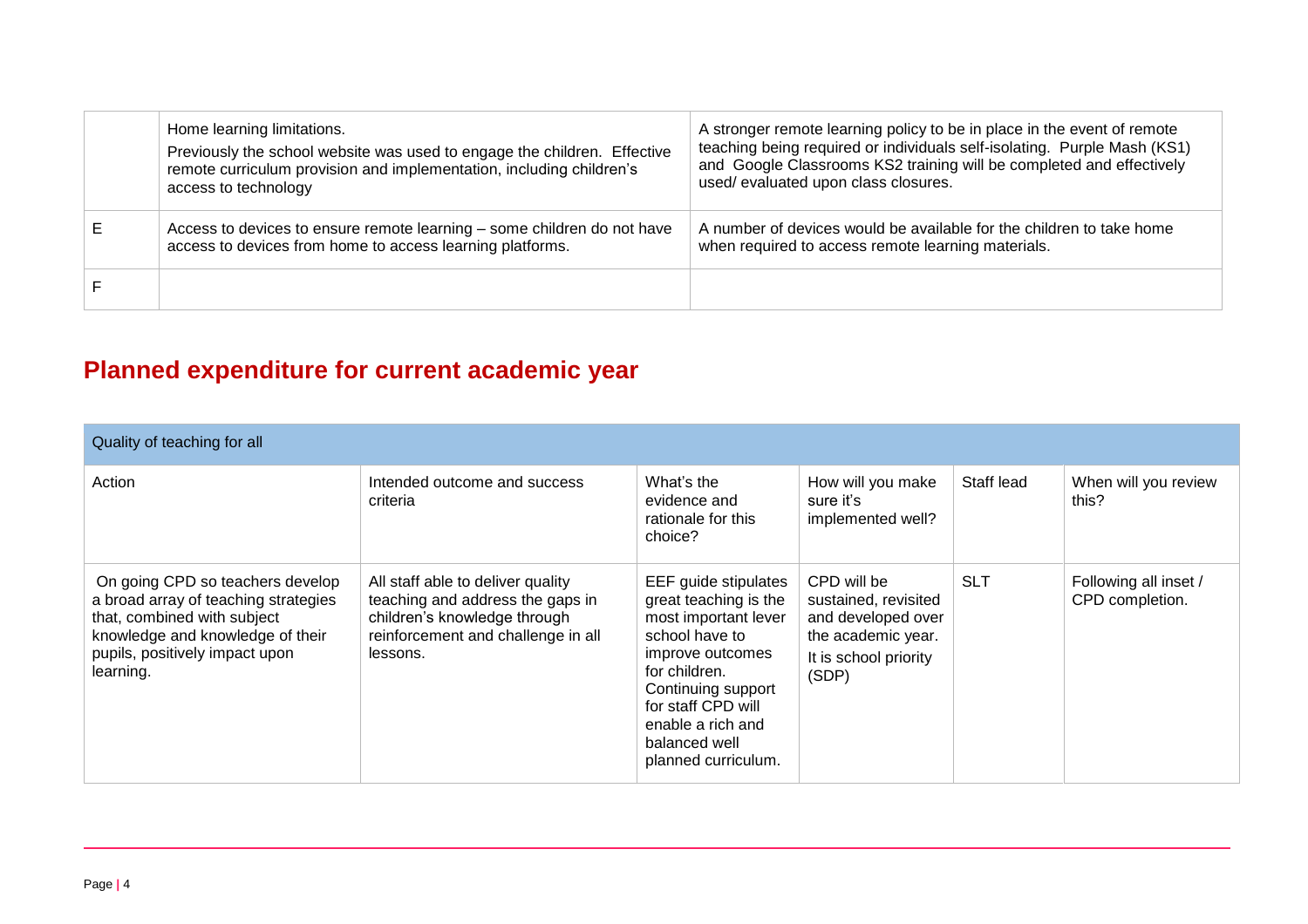| <b>LSO CPD Maths interventions to</b><br>1st Class@ number<br>Success@arithmetic<br>Assessing where the gaps are and<br>supporting through interventions.                                                                                                                                                               | Children in Year 2 would have quality<br>interventions to support the<br>understanding of Y1 curriculum.<br>1stClass@Number 2 - for children in<br>Years 3 and 4 who need further<br>support with the Year 2 mathematics<br>curriculum. | Assessment data /<br>monitoring of books<br>across the school.                                                                                                                           | A teacher works<br>alongside the LSO<br>to plan the sessions<br>prior to delivery.                                                                                                                                                                           | J. Doyle                                      | Continual evaluation<br>and review with LSO,<br>class teacher and pupil<br>voice. |
|-------------------------------------------------------------------------------------------------------------------------------------------------------------------------------------------------------------------------------------------------------------------------------------------------------------------------|-----------------------------------------------------------------------------------------------------------------------------------------------------------------------------------------------------------------------------------------|------------------------------------------------------------------------------------------------------------------------------------------------------------------------------------------|--------------------------------------------------------------------------------------------------------------------------------------------------------------------------------------------------------------------------------------------------------------|-----------------------------------------------|-----------------------------------------------------------------------------------|
| Developing children's language<br>capability through reading.<br>Additional reading resources to<br>implement whole class reading<br>across the school. Reading<br>comprehension can be improved by<br>teaching specific strategies that<br>pupils can apply both to monitor and<br>overcome barriers to comprehension. | Children's progress in reading to<br>improve through accessing high<br>quality texts.<br>These include:<br>• prediction;<br>• questioning;<br>• clarifying;<br>· summarising;<br>· inference; and<br>• activating prior knowledge.      | <b>EEF</b> evidence                                                                                                                                                                      | KS1 & KS2 subject<br>lead to monitor and<br>evaluate throughout<br>Support should<br>then be gradually<br>reduced as pupils<br>take increasing<br>responsibility. Texts<br>should be carefully<br>selected to support<br>the teaching of<br>these strategies | A. Kelly<br>D. Hints                          | March 2021                                                                        |
| All staff to receive ongoing CPD by<br><b>PSHE lead</b><br>Mental Health Awareness Week-<br>Kindness celebrated across the<br>school.                                                                                                                                                                                   | pupils develop the knowledge, skills<br>and attributes they need to keep<br>themselves healthy, safe and<br>prepared for life and work.                                                                                                 | When delivered<br>well, PSHE<br>education has an<br>impact on both<br>academic and non-<br>academic outcomes<br>for pupils,<br>particularly the<br>most vulnerable<br>and disadvantaged. | <b>Designated PSHE</b><br>lead will monitor the<br>teaching and<br>learning of the new<br>curriculum, liaising<br>with new mental<br>health champion<br>and SENCO and<br>link governor.                                                                      | S. Craven<br>C. Sullivan-<br>Mental<br>Health |                                                                                   |
|                                                                                                                                                                                                                                                                                                                         |                                                                                                                                                                                                                                         |                                                                                                                                                                                          |                                                                                                                                                                                                                                                              |                                               |                                                                                   |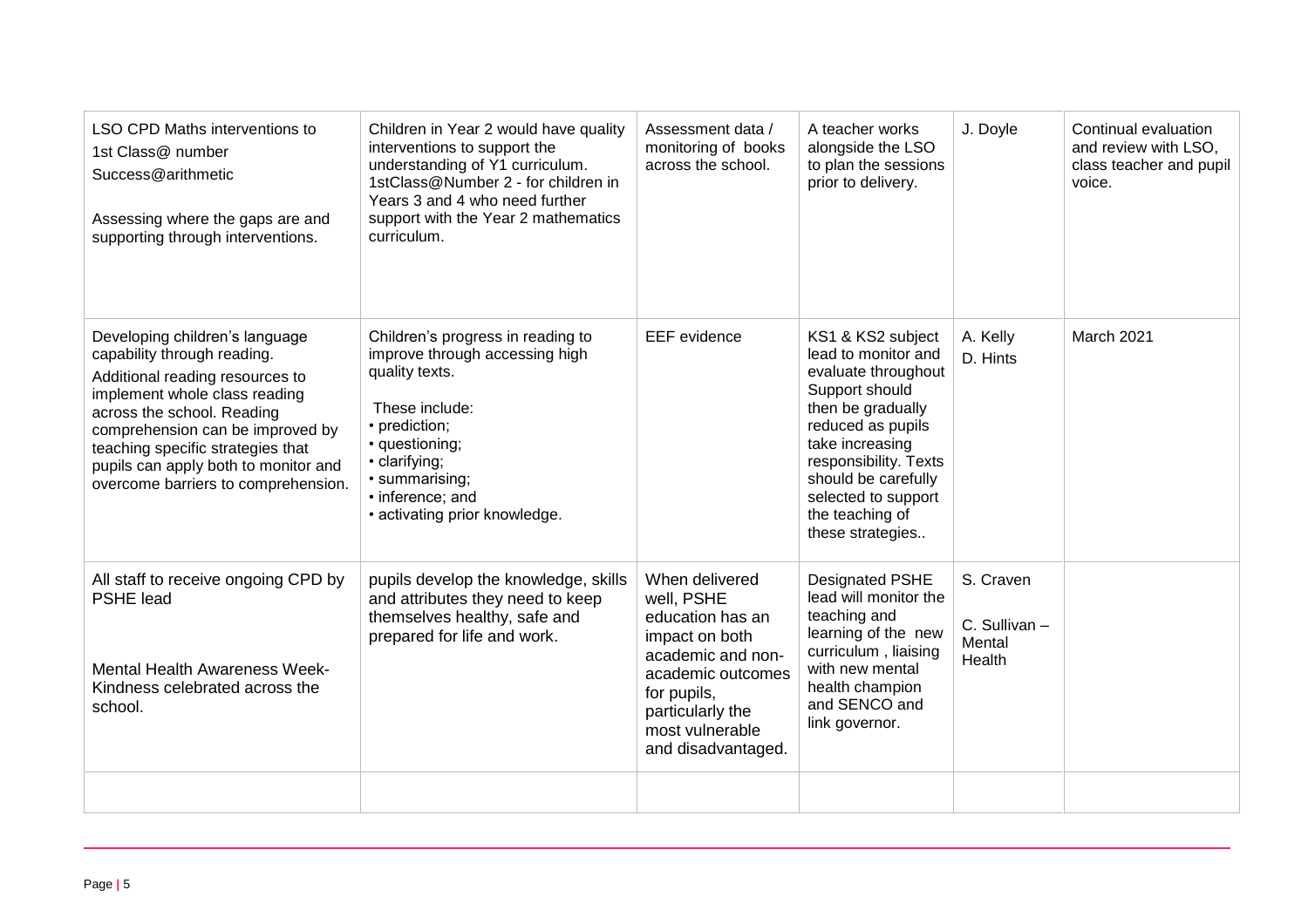| Targeted support                                                                                                                                              |                                                                                                                                                                                                                                                                                               |                                                                                                                                                                                                                            |                                                                                                                                       |                      |                                        |
|---------------------------------------------------------------------------------------------------------------------------------------------------------------|-----------------------------------------------------------------------------------------------------------------------------------------------------------------------------------------------------------------------------------------------------------------------------------------------|----------------------------------------------------------------------------------------------------------------------------------------------------------------------------------------------------------------------------|---------------------------------------------------------------------------------------------------------------------------------------|----------------------|----------------------------------------|
| Action                                                                                                                                                        | Intended outcome and success<br>criteria                                                                                                                                                                                                                                                      | What's the<br>evidence and<br>rationale for this<br>choice?                                                                                                                                                                | How will you make<br>sure it's<br>implemented well?                                                                                   | Staff lead           | When will you review<br>this?          |
| To promote the mental health,<br>emotional and wellbeing of all<br>children, and their families/carers in<br>St. Austin's.<br>Seedlings 1-1 or group therapy. | Qualified therapists provide a range<br>of support that is age-appropriate<br>support, tailored to each child<br>• Talking therapies<br>• Arts therapies<br>• Support and advice for families<br>• Providing education and resources<br>to help staff deal with difficult<br>emotional issues | Seedlings is well<br>established primary<br>school therapeutic<br>support supports our<br>city's children to<br>come to terms with<br>difficult feelings, feel<br>empowered and find<br>new ways to express<br>themselves. | The qualified<br>therapists provide a<br>range of support<br>that is age-<br>appropriate and<br>tailored to what<br>each child needs. | S. Hughes            | Throughout the<br>intended programmes. |
| A Quiet Place intervention designed<br>to support pupils with social,<br>emotional and mental health needs.                                                   |                                                                                                                                                                                                                                                                                               |                                                                                                                                                                                                                            |                                                                                                                                       |                      |                                        |
|                                                                                                                                                               |                                                                                                                                                                                                                                                                                               |                                                                                                                                                                                                                            |                                                                                                                                       | Total budgeted cost: | £8000                                  |
| Other approaches                                                                                                                                              |                                                                                                                                                                                                                                                                                               |                                                                                                                                                                                                                            |                                                                                                                                       |                      |                                        |

## ADDITIONAL INFORMATION